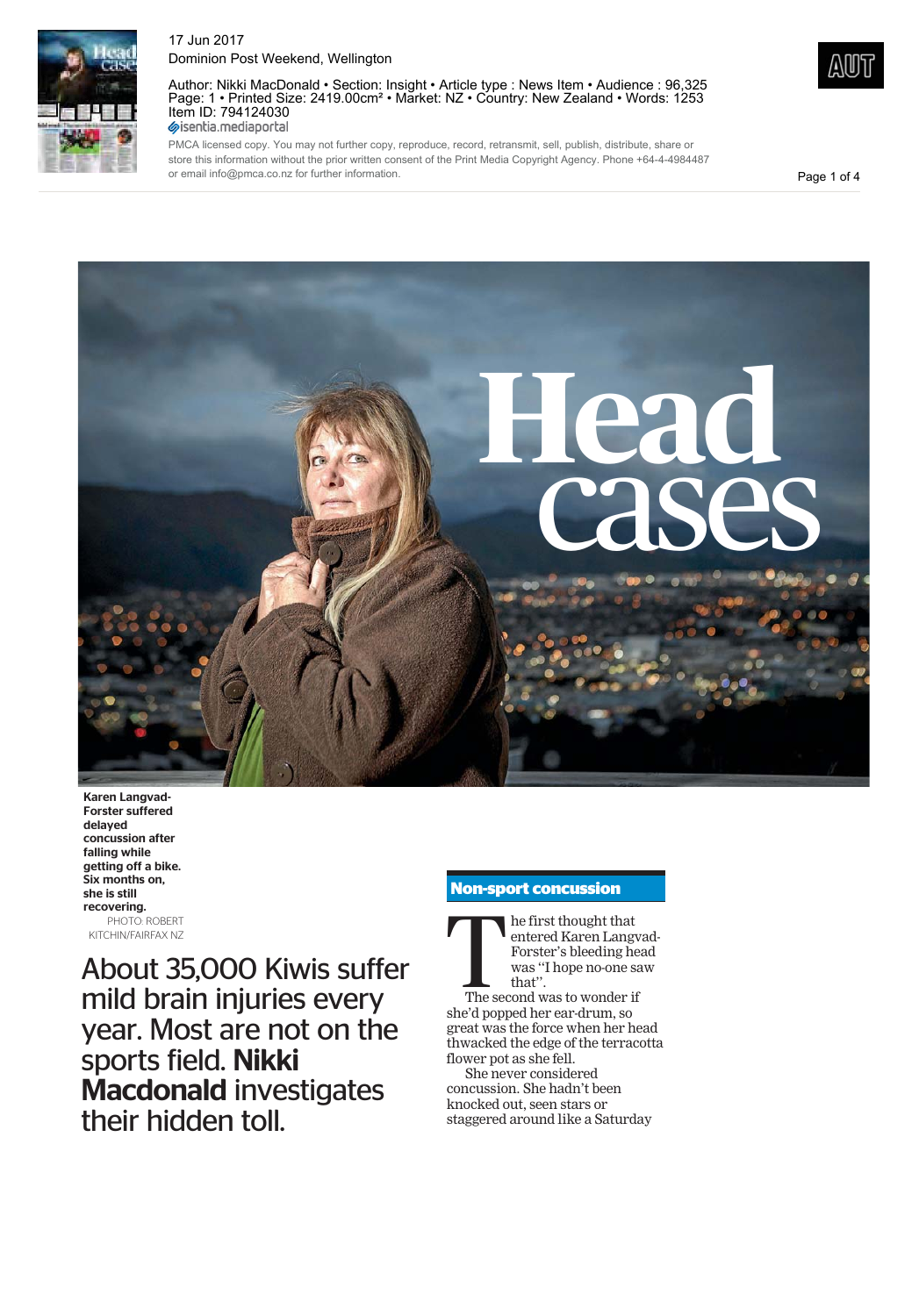

Author: Nikki MacDonald • Section: Insight • Article type : News Item • Audience : 96,325 Page: 1 • Printed Size: 2419.00cm<sup>2</sup> • Market: NZ • Country: New Zealand • Words: 1253 Item ID: 794124030<br>
Sisentia.mediaportal

PMCA licensed copy. You may not further copy, reproduce, record, retransmit, sell, publish, distribute, share or store this information without the prior written consent of the Print Media Copyright Agency. Phone +64-4-4984487 or email info@pmca.co.nz for further information.

Page 2 of 4

night drunk.

The 52-year-old emergency department nurse had been trying out a friend's electric bike. Dismounting on the driveway, she hooked her foot and went to ground, splitting her ear through to the cartilage on the way.

''It felt like someone had come up behind me and put their hands there [around her ears] and slapped them together.

Her friend drove her to the Hutt Hospital emergency department to have her ear glued back together. Typical nurse, she said her brain was perfectly fine. No-one asked

any concussion questions and she went home for technology-free rest.

Langvad-Forster doesn't remember driving back to work two days later. Or the handover of patient notes. She remembers vomiting and ringing fellow ED nurse and concussion guru Doug King, who diagnosed delayed concussion. Banned from driving, she called home in Palmerston North and asked to be picked up.

''I remember my daughter shouting at me over the phone – I can't understand you, hand me over to Doug.''

She vomited all the way home and slept for two days. She struggled with memory, words and eyesight. Her dreams were a crazy cornucopia of unrelated childhood fragments, as if ''your filing cabinet of memories has been thrown up in the air and while you sleep it's trying to refile things''.

She was off work for 20 days. Six months on, she's still renting a cottage overlooking Wellington Harbour so she doesn't have to drive home after her hospital shift.

When I got in the car for the first time to drive back to work, I had to stop three times. I was

nauseous and knackered when I got there. I used to do a shift, drive straight home to Palmerston North and not even bat an eyelid. Now I can't do that.

''I'm getting better, but it's such a slow grind.''

Imagvad-Forster is one of<br>about 35,000 Kiwis who s<br>traumatic brain injuries about 35,000 Kiwis who suffer traumatic brain injuries every year, costing ACC \$86 million. While most, like concussion, are classed as mild, it's still the leading cause of long-term

**CONTINUES C2**

## **Top five causes of non-sport concussion**

|                                            | 2012 | 2013 | 2014 | 2015 | 2016 |
|--------------------------------------------|------|------|------|------|------|
| <b>Fall</b>                                | 5221 | 5129 | 5375 | 5973 | 6108 |
| <b>Collision/knocked</b><br>over by object | 1822 | 2070 | 1563 | 1395 | 187  |
| <b>Struck by person</b><br>or animal       | 1584 | 1466 | 1406 | 1395 | 1602 |
| <b>Vehicle accident</b>                    | 350  | 412  | 436  | 480  | 51   |
| <b>Other</b>                               | 481  | 446  | 471  | 507  | 459  |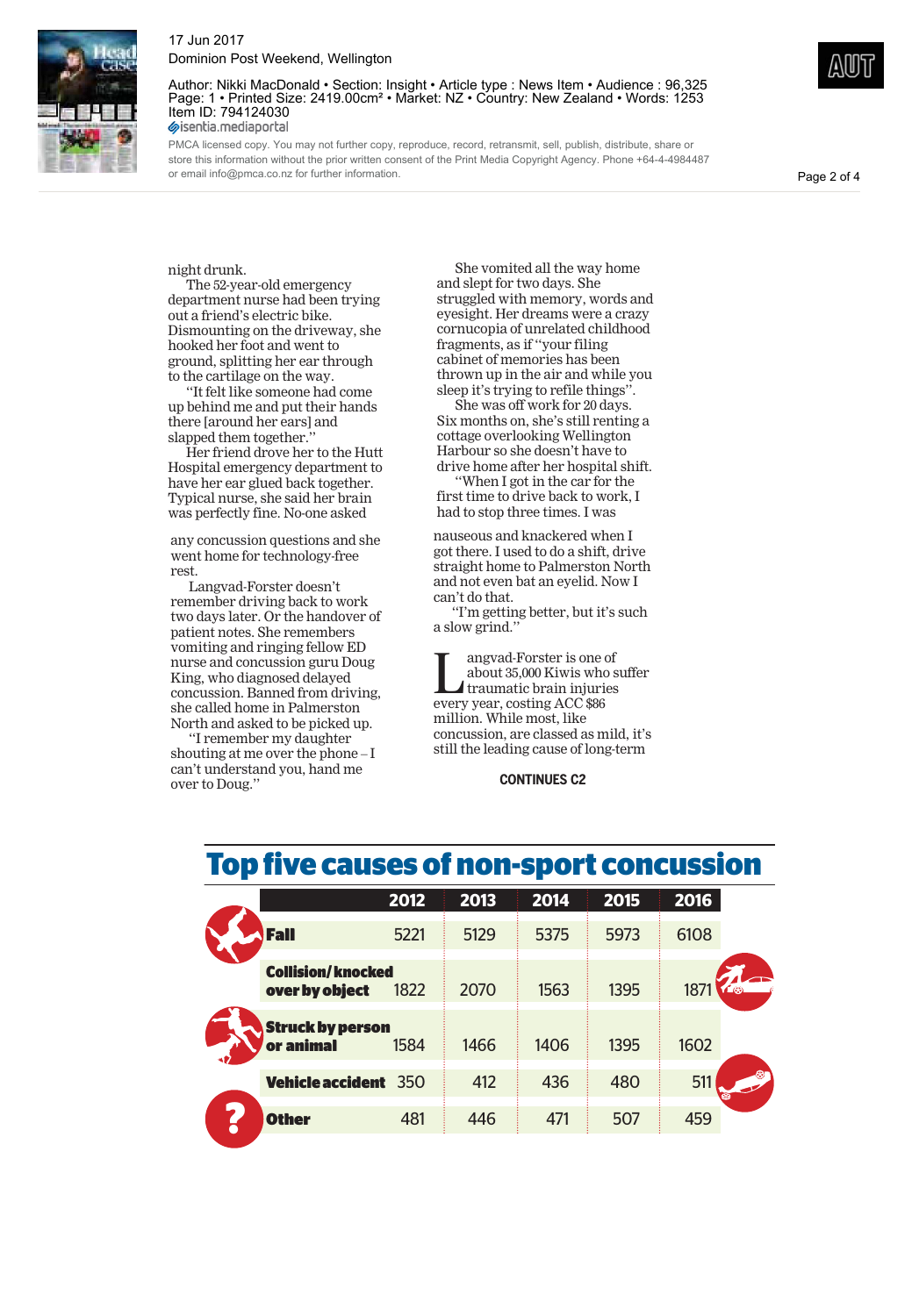

Author: Nikki MacDonald • Section: Insight • Article type : News Item • Audience : 96,325 Page: 1 • Printed Size: 2419.00cm<sup>2</sup> • Market: NZ • Country: New Zealand • Words: 1253 Item ID: 794124030<br>
Sisentia.mediaportal

PMCA licensed copy. You may not further copy, reproduce, record, retransmit, sell, publish, distribute, share or store this information without the prior written consent of the Print Media Copyright Agency. Phone +64-4-4984487 or email info@pmca.co.nz for further information.

Page 3 of 4

# **The hidden toll of concussion**

#### **Non-sport concussion**

#### **FROM C1**

disability in children and young people worldwide. While sports concussions hog the headlines, most head-knocks (almost 80 per cent) happen in daily life.

What makes concussion so insidious is its apparently cumulative impact. While a single knock may not cause problems, there's evidence that previous concussions predict longer and poorer recovery.

Langvad-Forster believes the flower pot was her straw that broke the camel's back. She's never been out cold, but she's taken a fair few head-knocks.

She played representative soccer, heading a heavy leather ball. She's whacked her head with hammers like any farm girl. ''And who hasn't donked their head on the boot of the car, when you're trying to put your groceries away in the wind.

'' 'Oh, I whack my head all the time' – I hear that often. They don't really understand. And I never did either.''

While ACC claims for sports concussion have soared, everyday concussions have remained static, suggesting the increased awareness and diagnosis in sport are not filtering through to other areas.

Based on ACC numbers, falls are the greatest cause of non-sport concussions. Toddlers and young people make up the most claims.

While the numbers are interesting, it was people's stories that motivated Auckland University of Technology associate professor Alice Theadom to research everyday concussions.

She co-authored a *Lancet* study, which looked at a year of traumatic brain injuries in Waikato. They've just done a four-year catch-up and the results are striking.

One year on, nearly half those interviewed were still experiencing four or more symptoms, such as fatigue, headaches and difficulty concentrating.

Four years after the injury, 17 per cent had left work or reduced their hours – other than for retirement or study. A further 15.5 per cent made work changes because of the brain injury, such as allowing more time to process information or taking rest breaks.

Those with a history of concussions or brain injuries, or who suffered another head knock within the follow-up period, did worse. As did those who reported taking longer to think and struggling to concentrate a month after their injury.

"Mild" is a misnomer, Theadom says. ''It's not mild in terms of the impact.''

 $\sum_{\substack{\text{Karen Langvad-Forster} \\ \text{Doug King worry that}}} \sum_{\substack{\text{Concussions} \\ \text{are going wrong unseen}}}$ Karen Langvad-Forster and concussions are going unseen and

untreated, masked by visible injuries. The guy who comes to ED having fallen off a ladder. He hit his head on the side of the house, but it's the wrenched knee he's here for.

Langvad-Forster now tells mums with injured tots to record any head knocks in their Plunket books. King wants to see lessons from sports concussion applied more widely.

''ACC have come up with this policy of what to do for sports

concussion. But a lot of people think 'I've taken the concussion at home so I'm OK'. They see them as different. But a head's a head,'' King says.

He worries about domestic violence and child abuse victims. He remembers a woman a few years back cowering in a darkened room, after knocking her head against a shelf. Her concussion test scores were ''off the planet''. She'd never played contact sport, never been concussed. Assault? Ten

years ago, she said. But he never hit me in the head. ''It just suddenly dawned on me – holy hell, this is all residual,'' King says.

A woman gets treated for bruises and injuries, after being slammed against a wall. But where else has that force gone? No-one thinks about the concussion potentially brewing in the background.

''Yes, we've looked after her physically, but we've still done her a big injustice,'' King says.